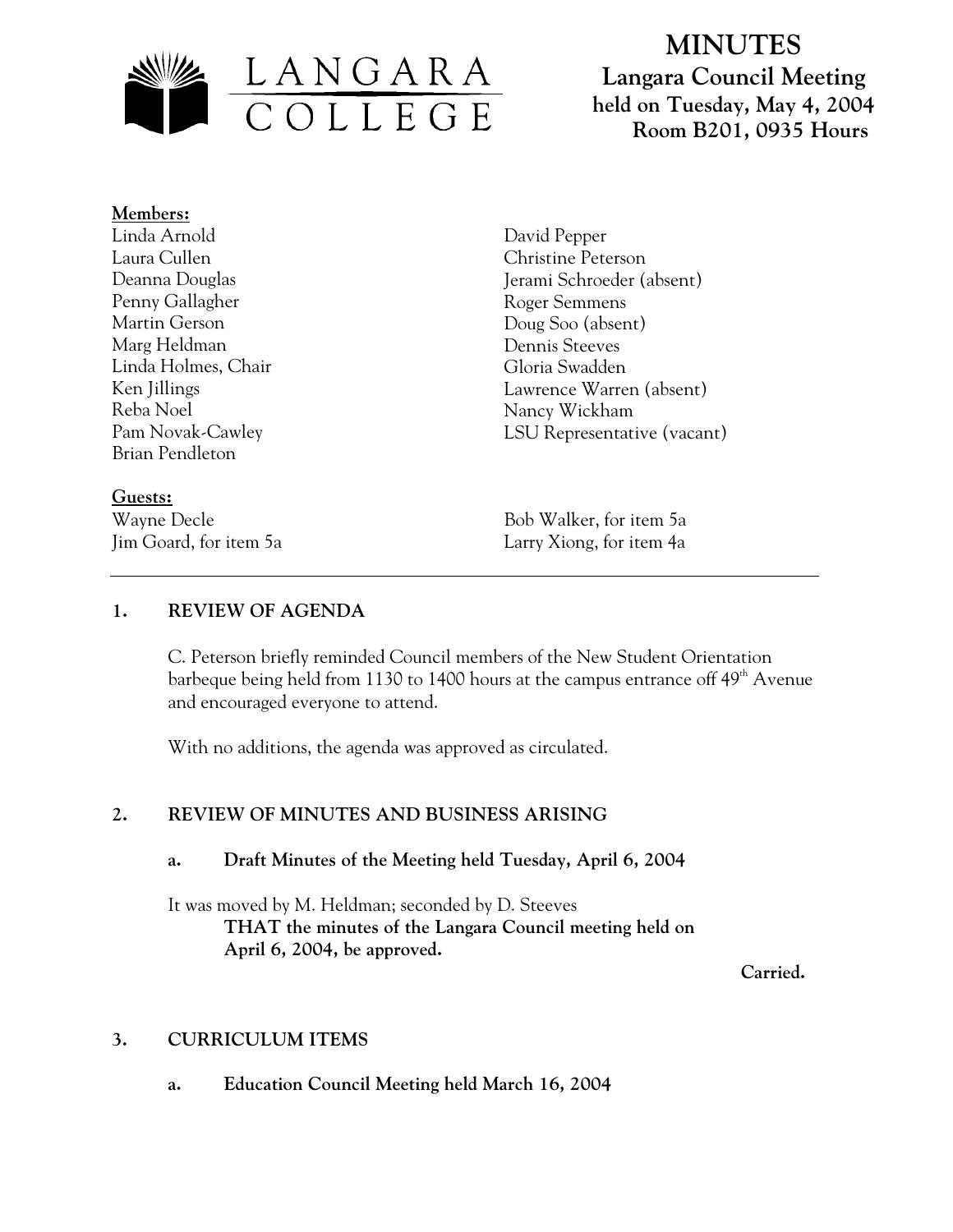P. Novak-Cawley introduced the minutes of the Education Council meeting held March 16, 2004, and noted that the English Transfer Credit issue was also supported by the College Board at its meeting held April 22, 2004.

## **4. ACTION ITEMS**

#### **a. Langara College Service Plan – 2004/05 – 2006/07**

D. Douglas explained that the 2004/05 – 2006/07 Service Plan is a collection of planning and accountability information and is a new reporting requirement of the Ministry of Advanced Education. The draft plan will be presented to the College Board and upon approval, will be submitted to the Ministry and posted on the College's website.

In response to a request for feedback, it was proposed that the matter of upcoming retirements could be noted under the category of Issues, Factors, Risks and Opportunities (page 8), as it can be viewed as both an issue and an opportunity. It was noted that the opportunities and challenges listed are from the College's Strategic Plan, but that consideration will be given to add Succession Planning to next year's plan.

With reference to section five, it was noted that the goals listed are the required minimum by the Ministry and are only a small sampling of the College's Goals and Objectives. It was agreed that the text prefacing the goals should be revised accordingly (page 8). Changes are also required to remove "LPN" from the list of performance measures (page 10), and to correct the number listed as International Tuition Revenue 2004-05 (page 11).

D. Douglas noted that the document will be revised to incorporate the noted changes prior to submission to the College Board at its next meeting.

# **5. INFORMATION ITEMS**

#### **a. Luminis Portal Project**

J. Goard, Director of Information and Computing Services, introduced B. Walker, ICS Project Leader, who provided an on-screen presentation of the SCT Luminis software, including a test version of a portal. It was noted that the implementation of a portal will provide an integrated web environment for all students and employees and streamline web communications (Banner, email, calendar/scheduler etc.).

A discussion was held regarding the implementation of the portal project and next steps and it was noted that there are a number of computer-related policies in the development stage that should be reviewed in concert with the progression of the project. It was also suggested that J. Goard and B. Walker, with the Steering Committee as required, should identify all the components in terms of project management for the implementation of the project for student and for employees, including a recommendation of which group to rollout to first. With that information, the Advisory Committee can add further detail and identify issues. It was also suggested that a roll-out occur first with a small test group as a trial.